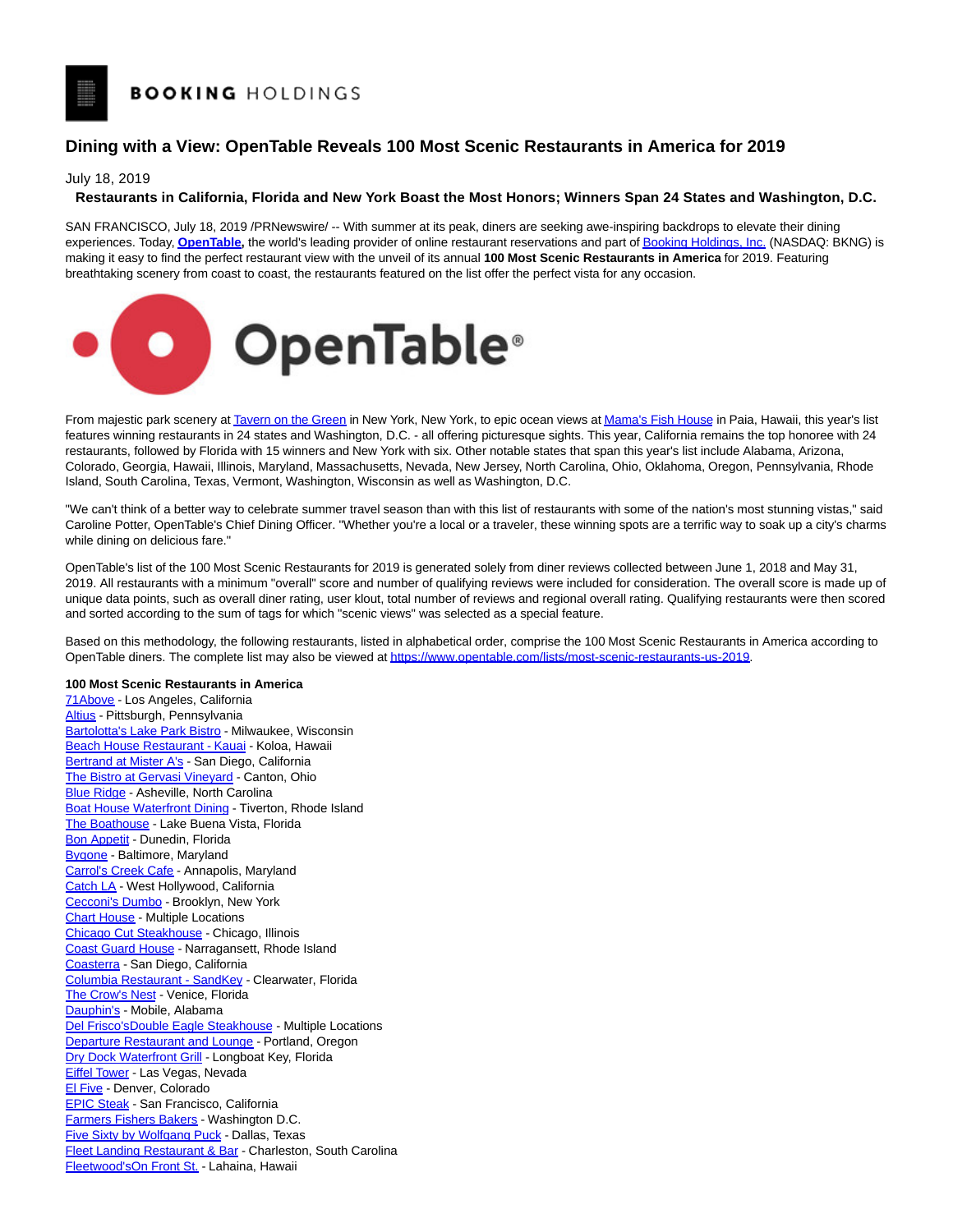[GAONNURI -](https://c212.net/c/link/?t=0&l=en&o=2525265-1&h=705635366&u=https%3A%2F%2Fwww.opentable.com%2Fgaonnuri&a=GAONNURI+) New York, New York [Giada - The Cromwell -](https://c212.net/c/link/?t=0&l=en&o=2525265-1&h=3154994241&u=https%3A%2F%2Fwww.opentable.com%2Fgiada-the-cromwell&a=Giada+-+The+Cromwell) Las Vegas, Nevada [Gibsons Italia](https://c212.net/c/link/?t=0&l=en&o=2525265-1&h=3077422655&u=https%3A%2F%2Fwww.opentable.com%2Fr%2Fgibsons-italia-chicago&a=Gibsons+Italia) [-](https://c212.net/c/link/?t=0&l=en&o=2525265-1&h=3655316111&u=https%3A%2F%2Fwww.opentable.com%2Fr%2Fgibsons-italia-chicago&a=%C2%A0) Chicago, Illinois [The Grand Marlin of Pensacola Beach -](https://c212.net/c/link/?t=0&l=en&o=2525265-1&h=3725190987&u=https%3A%2F%2Fwww.opentable.com%2Fthe-grand-marlin&a=The+Grand+Marlin+of+Pensacola+Beach) Pensacola, Florida [Greens Restaurant -](https://c212.net/c/link/?t=0&l=en&o=2525265-1&h=1780078877&u=https%3A%2F%2Fwww.opentable.com%2Fgreens-restaurant-san-francisco&a=Greens+Restaurant) San Francisco, California [Harbor House -](https://c212.net/c/link/?t=0&l=en&o=2525265-1&h=1764404832&u=https%3A%2F%2Fwww.opentable.com%2Fr%2Fharbor-house-milwaukee&a=Harbor+House) Milwaukee, Wisconsin [Hell's Kitchen - Caesars Palace -](https://c212.net/c/link/?t=0&l=en&o=2525265-1&h=1836020454&u=https%3A%2F%2Fwww.opentable.com%2Fr%2Fhells-kitchen-caesars-palace-las-vegas&a=Hell%27s+Kitchen+-+Caesars+Palace) Las Vegas, Nevada [House Without a Key -](https://c212.net/c/link/?t=0&l=en&o=2525265-1&h=4083788274&u=https%3A%2F%2Fwww.opentable.com%2Fr%2Fhouse-without-a-key-honolulu&a=House+Without+a+Key) Honolulu, Hawaii [Il Fornaio - Coronado -](https://c212.net/c/link/?t=0&l=en&o=2525265-1&h=1883896299&u=https%3A%2F%2Fwww.opentable.com%2Fr%2Fil-fornaio-coronado&a=Il+Fornaio+-+Coronado) Coronado, California [Island Prime -](https://c212.net/c/link/?t=0&l=en&o=2525265-1&h=3843741934&u=https%3A%2F%2Fwww.opentable.com%2Fisland-prime&a=Island+Prime) San Diego, California [Jake's Del Mar -](https://c212.net/c/link/?t=0&l=en&o=2525265-1&h=2493768134&u=https%3A%2F%2Fwww.opentable.com%2Fjakes-del-mar&a=Jake%27s+Del+Mar) Del Mar, California [JB's On The Beach -](https://c212.net/c/link/?t=0&l=en&o=2525265-1&h=3593295532&u=https%3A%2F%2Fwww.opentable.com%2Fjbs-on-the-beach&a=JB%27s+On+The+Beach) Deerfield Beach, Florida [Kimo's Restaurant Maui -](https://c212.net/c/link/?t=0&l=en&o=2525265-1&h=2108350874&u=https%3A%2F%2Fwww.opentable.com%2Fkimos-restaurant-maui&a=Kimo%27s+Restaurant+Maui) Lahaina, Hawaii [Kyle G's Prime Seafood -](https://c212.net/c/link/?t=0&l=en&o=2525265-1&h=774073744&u=https%3A%2F%2Fwww.opentable.com%2Fr%2Fkyle-gs-prime-seafood-jensen-beach&a=Kyle+G%27s+Prime+Seafood) Jensen Beach, Florida [La Mar by Gastón Acurio -](https://c212.net/c/link/?t=0&l=en&o=2525265-1&h=490825485&u=https%3A%2F%2Fwww.opentable.com%2Fla-mar-by-gaston-acurio&a=La+Mar+by+Gast%C3%B3n+Acurio) Miami, Florida [Latitudes on Sunset Key -](https://c212.net/c/link/?t=0&l=en&o=2525265-1&h=105696904&u=https%3A%2F%2Fwww.opentable.com%2Fr%2Flatitudes-on-sunset-key-key-west&a=Latitudes+on+Sunset+Key) Key West, Florida [Legal Harborside -](https://c212.net/c/link/?t=0&l=en&o=2525265-1&h=3272496212&u=https%3A%2F%2Fwww.opentable.com%2Fr%2Flegal-harborside-floor-1-restaurant-and-market-boston&a=Legal+Harborside) Boston, Massachusetts [Lobster Shop South -](https://c212.net/c/link/?t=0&l=en&o=2525265-1&h=4058712068&u=https%3A%2F%2Fwww.opentable.com%2Flobster-shop-south&a=Lobster+Shop+South) Tacoma, Washington [Lucia's on the Lake](https://c212.net/c/link/?t=0&l=en&o=2525265-1&h=2163584487&u=https%3A%2F%2Fwww.opentable.com%2Fr%2Flucias-on-the-lake-hamburg-2&a=Lucia%27s+on+the+Lake) [-](https://c212.net/c/link/?t=0&l=en&o=2525265-1&h=1226449541&u=https%3A%2F%2Fwww.opentable.com%2Fr%2Flucias-on-the-lake-hamburg-2&a=%C2%A0) Hamburg, New York [Mama's Fish House -](https://c212.net/c/link/?t=0&l=en&o=2525265-1&h=1162972982&u=https%3A%2F%2Fwww.opentable.com%2Fmamas-fish-house&a=Mama%27s+Fish+House) Paia, Hawaii [The Marine Room -](https://c212.net/c/link/?t=0&l=en&o=2525265-1&h=2128228430&u=https%3A%2F%2Fwww.opentable.com%2Fthe-marine-room&a=The+Marine+Room) San Diego, California [Mariposa -](https://c212.net/c/link/?t=0&l=en&o=2525265-1&h=641205303&u=https%3A%2F%2Fwww.opentable.com%2Fmariposa-sedona&a=Mariposa) Sedona, Arizona [Mastro's Ocean Club -](https://c212.net/c/link/?t=0&l=en&o=2525265-1&h=1674373823&u=https%3A%2F%2Fwww.opentable.com%2Fr%2Fmastros-ocean-club-malibu&a=Mastro%27s+Ocean+Club) Malibu, California [The Mill House -](https://c212.net/c/link/?t=0&l=en&o=2525265-1&h=1636823764&u=https%3A%2F%2Fwww.opentable.com%2Fthe-mill-house&a=The+Mill+House) Waikapu, Hawaii [Mon Ami Gabi -](https://c212.net/c/link/?t=0&l=en&o=2525265-1&h=1533082821&u=https%3A%2F%2Fwww.opentable.com%2Fmon-ami-gabi-las-vegas-main-dining-room&a=Mon+Ami+Gabi) Las Vegas, Nevada [Monkeypod Kitchen by Merriman - Whalers Village -](https://c212.net/c/link/?t=0&l=en&o=2525265-1&h=2895578701&u=https%3A%2F%2Fwww.opentable.com%2Fr%2Fmonkeypod-kitchen-by-merriman-whalers-village-lahaina-2&a=Monkeypod+Kitchen+by+Merriman+-+Whalers+Village) Lahaina, Hawaii [Monterey Bay Fish Grotto -](https://c212.net/c/link/?t=0&l=en&o=2525265-1&h=223919333&u=https%3A%2F%2Fwww.opentable.com%2Fmonterey-bay-fish-grotto-mt-washington&a=Monterey+Bay+Fish+Grotto) Pittsburgh, Pennsylvania [The Mooring Restaurant -](https://c212.net/c/link/?t=0&l=en&o=2525265-1&h=852114204&u=https%3A%2F%2Fwww.opentable.com%2Fthe-mooring-restaurant&a=The+Mooring+Restaurant) Newport, Rhode Island [Oyster Loft -](https://c212.net/c/link/?t=0&l=en&o=2525265-1&h=1943168541&u=https%3A%2F%2Fwww.opentable.com%2Fthe-oyster-loft&a=Oyster+Loft) Pismo Beach, California [The Ocean House Restaurant - Cape Cod -](https://c212.net/c/link/?t=0&l=en&o=2525265-1&h=2035271050&u=https%3A%2F%2Fwww.opentable.com%2Fthe-ocean-house-restaurant&a=The+Ocean+House+Restaurant+-+Cape+Cod) Dennis Port, Massachusetts [Pacific Coast Grill - Cardiff -](https://c212.net/c/link/?t=0&l=en&o=2525265-1&h=3130799419&u=https%3A%2F%2Fwww.opentable.com%2Fpacific-coast-grill-cardiff&a=Pacific+Coast+Grill+-+Cardiff) Cardiff-By-The-Sea, California [Parc -](https://c212.net/c/link/?t=0&l=en&o=2525265-1&h=721187519&u=https%3A%2F%2Fwww.opentable.com%2Fparc&a=Parc) Philadelphia, Pennsylvania [Perch LA -](https://c212.net/c/link/?t=0&l=en&o=2525265-1&h=235346417&u=https%3A%2F%2Fwww.opentable.com%2Fperch-la&a=Perch+LA) Los Angeles, California [Pier W -](https://c212.net/c/link/?t=0&l=en&o=2525265-1&h=760130376&u=https%3A%2F%2Fwww.opentable.com%2Fpier-w&a=Pier+W) Cleveland, Ohio [The Pink Door -](https://c212.net/c/link/?t=0&l=en&o=2525265-1&h=1999992153&u=https%3A%2F%2Fwww.opentable.com%2Fthe-pink-door&a=The+Pink+Door) Seattle, Washington **Portland City Grill** - Portland, Oregon [Primavista -](https://c212.net/c/link/?t=0&l=en&o=2525265-1&h=1190886014&u=https%3A%2F%2Fwww.opentable.com%2Fprimavista&a=Primavista) Cincinnati, Ohio [Prime Catch on the Waterfront -](https://c212.net/c/link/?t=0&l=en&o=2525265-1&h=3618125090&u=https%3A%2F%2Fwww.opentable.com%2Fprime-catch-on-the-waterfront&a=Prime+Catch+on+the+Waterfront) Boynton Beach, Florida [The Pump House -](https://c212.net/c/link/?t=0&l=en&o=2525265-1&h=2633125261&u=https%3A%2F%2Fwww.opentable.com%2Fr%2Fthe-pump-house-rock-hill&a=The+Pump+House) Rock Hill, South Carolina [Rats Restaurant - Grounds for Sculpture -](https://c212.net/c/link/?t=0&l=en&o=2525265-1&h=514703917&u=https%3A%2F%2Fwww.opentable.com%2Frats-restaurant-grounds-for-sculpture&a=Rats+Restaurant+-+Grounds+for+Sculpture) Hamilton, New Jersey [Ray's on the River -](https://c212.net/c/link/?t=0&l=en&o=2525265-1&h=2229645818&u=https%3A%2F%2Fwww.opentable.com%2Fr%2Frays-on-the-river-sandy-springs&a=Ray%27s+on+the+River) Sandy Springs, Georgia [River Cafe -](https://c212.net/c/link/?t=0&l=en&o=2525265-1&h=4108448984&u=https%3A%2F%2Fwww.opentable.com%2Friver-cafe-brooklyn&a=River+Cafe) Brooklyn, New York [Robert](https://c212.net/c/link/?t=0&l=en&o=2525265-1&h=4202107887&u=https%3A%2F%2Fwww.opentable.com%2Fr%2Frobert-new-york&a=Robert) [-](https://c212.net/c/link/?t=0&l=en&o=2525265-1&h=1252437180&u=https%3A%2F%2Fwww.opentable.com%2Fr%2Frobert-new-york&a=%C2%A0) New York, New York [Rusty Pelican Restaurant -](https://c212.net/c/link/?t=0&l=en&o=2525265-1&h=2819695373&u=https%3A%2F%2Fwww.opentable.com%2Fr%2Frusty-pelican-restaurant-newport-beach&a=Rusty+Pelican+Restaurant) Newport Beach, California [Salt Rock Grill -](https://c212.net/c/link/?t=0&l=en&o=2525265-1&h=2959664675&u=https%3A%2F%2Fwww.opentable.com%2Fr%2Fsalt-rock-grill-indian-shores&a=Salt+Rock+Grill) Indian Shores, Florida [Salty's -](https://c212.net/c/link/?t=0&l=en&o=2525265-1&h=1359618702&u=https%3A%2F%2Fwww.opentable.com%2Flists%2Fmost-scenic-restaurants-us-2019&a=Salty%27s) Multiple Locations [Sam's Chowder House -](https://c212.net/c/link/?t=0&l=en&o=2525265-1&h=3433493998&u=https%3A%2F%2Fwww.opentable.com%2Fr%2Fsams-chowder-house-half-moon-bay&a=Sam%27s+Chowder+House) Half Moon Bay, California [Sea Watch Restaurant -](https://c212.net/c/link/?t=0&l=en&o=2525265-1&h=2163129747&u=https%3A%2F%2Fwww.opentable.com%2Fr%2Fsea-watch-restaurant-fort-lauderdale&a=Sea+Watch+Restaurant) Fort Lauderdale, Florida [Sequoia -](https://c212.net/c/link/?t=0&l=en&o=2525265-1&h=3183047972&u=https%3A%2F%2Fwww.opentable.com%2Fsequoia&a=Sequoia) Washington D.C. [Signature Room at the 95th -](https://c212.net/c/link/?t=0&l=en&o=2525265-1&h=233838850&u=https%3A%2F%2Fwww.opentable.com%2Fsignature-room-at-the-95th&a=Signature+Room+at+the+95th) Chicago, Illinois [Simon Pearce Restaurant -](https://c212.net/c/link/?t=0&l=en&o=2525265-1&h=989335589&u=https%3A%2F%2Fwww.opentable.com%2Fsimon-pearce-restaurant-quechee&a=Simon+Pearce+Restaurant) Quechee, Vermont [Slanted Door -](https://c212.net/c/link/?t=0&l=en&o=2525265-1&h=982145136&u=https%3A%2F%2Fwww.opentable.com%2Fslanted-door&a=Slanted+Door) San Francisco, California [Smith & Wollensky Steakhouse - Miami -](https://c212.net/c/link/?t=0&l=en&o=2525265-1&h=1669367929&u=https%3A%2F%2Fwww.opentable.com%2Fr%2Fsmith-and-wollensky-steakhouse-miami-miami-beach&a=Smith+%26+Wollensky+Steakhouse+-+Miami) Miami Beach, Florida [The Strand House -](https://c212.net/c/link/?t=0&l=en&o=2525265-1&h=391463406&u=https%3A%2F%2Fwww.opentable.com%2Fthe-strand-house&a=The+Strand+House) Manhattan Beach, California [Summit House - Fullerton -](https://c212.net/c/link/?t=0&l=en&o=2525265-1&h=3724518523&u=https%3A%2F%2Fwww.opentable.com%2Fr%2Fsummit-house-fullerton&a=Summit+House+-+Fullerton) Fullerton, California [Sunset Terrace - Omni Grove Park Inn -](https://c212.net/c/link/?t=0&l=en&o=2525265-1&h=1544818706&u=https%3A%2F%2Fwww.opentable.com%2Fsunset-terrace-omni-grove-park-inn&a=Sunset+Terrace+-+Omni+Grove+Park+Inn) Asheville, North Carolina [Sutro's at the Cliff House -](https://c212.net/c/link/?t=0&l=en&o=2525265-1&h=1143594256&u=https%3A%2F%2Fwww.opentable.com%2Fr%2Fsutros-at-the-cliff-house-san-francisco&a=Sutro%27s+at+the+Cliff+House) San Francisco, California [Tavern on the Green -](https://c212.net/c/link/?t=0&l=en&o=2525265-1&h=483174435&u=https%3A%2F%2Fwww.opentable.com%2Ftavern-on-the-green&a=Tavern+on+the+Green) New York, New York [Tom Hams Lighthouse -](https://c212.net/c/link/?t=0&l=en&o=2525265-1&h=3843738019&u=https%3A%2F%2Fwww.opentable.com%2Ftom-hams-lighthouse&a=Tom+Hams+Lighthouse) San Diego, California [Top of the Hub -](https://c212.net/c/link/?t=0&l=en&o=2525265-1&h=3659104165&u=https%3A%2F%2Fwww.opentable.com%2Ftop-of-the-hub&a=Top+of+the+Hub) Boston, Massachusetts [Top of the Market -](https://c212.net/c/link/?t=0&l=en&o=2525265-1&h=2289235655&u=https%3A%2F%2Fwww.opentable.com%2Fr%2Ftop-of-the-market-san-diego&a=Top+of+the+Market) San Diego, California [Trattoria Lisina -](https://c212.net/c/link/?t=0&l=en&o=2525265-1&h=2150629116&u=https%3A%2F%2Fwww.opentable.com%2Fr%2Ftrattoria-lisina-driftwood&a=Trattoria+Lisina) Driftwood, Texas [The Twisted Olive -](https://c212.net/c/link/?t=0&l=en&o=2525265-1&h=3797795514&u=https%3A%2F%2Fwww.opentable.com%2Fthe-twisted-olive&a=The+Twisted+Olive) Green, Ohio [Ulele -](https://c212.net/c/link/?t=0&l=en&o=2525265-1&h=1915312970&u=https%3A%2F%2Fwww.opentable.com%2Fulele&a=Ulele) Tampa, Florida [Vast -](https://c212.net/c/link/?t=0&l=en&o=2525265-1&h=2679637606&u=https%3A%2F%2Fwww.opentable.com%2Fr%2Fvast-oklahoma-city&a=Vast) Oklahoma City, Oklahoma [Ventana Grill -](https://c212.net/c/link/?t=0&l=en&o=2525265-1&h=1775063734&u=https%3A%2F%2Fwww.opentable.com%2Fventana-grill&a=Ventana+Grill) St Pismo, California [Vic's on the River -](https://c212.net/c/link/?t=0&l=en&o=2525265-1&h=3115233255&u=https%3A%2F%2Fwww.opentable.com%2Fvics-on-the-river&a=Vic%27s+on+the+River) Savannah, Georgia [Vivace Restaurant -](https://c212.net/c/link/?t=0&l=en&o=2525265-1&h=2631679143&u=https%3A%2F%2Fwww.opentable.com%2Fvivace-restaurant&a=Vivace+Restaurant) Tucson, Arizona [Waterbar -](https://c212.net/c/link/?t=0&l=en&o=2525265-1&h=2551449893&u=https%3A%2F%2Fwww.opentable.com%2Fr%2Fwaterbar-san-francisco&a=Waterbar) San Francisco, California

## **About OpenTable:**

[OpenTable,](https://c212.net/c/link/?t=0&l=en&o=2525265-1&h=3063048257&u=https%3A%2F%2Fwww.opentable.com%2F&a=OpenTable) part of Booking Holdings, Inc. (NASDAQ: BKNG), is the world's leading provider of online restaurant reservations, with more than 51,000